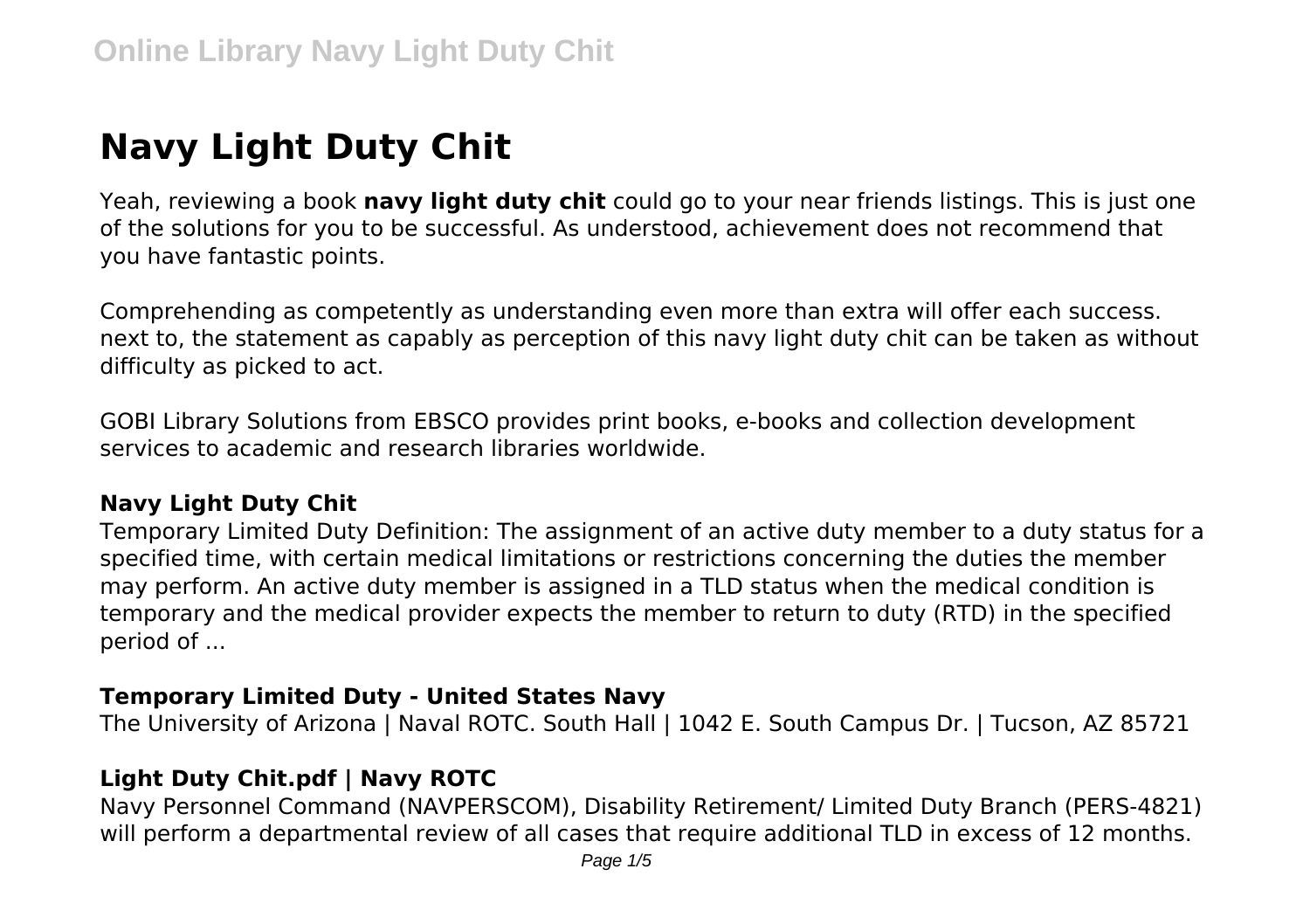The...

# **MILPERSMAN 1306-1200 LIMITED DUTY (LIMDU)**

Navy Light Duty Chit - nsaidalliance.com Light Duty: Re-evaluations are completed at the expiration of the current light duty period. A MTF physician will conduct a medical determination regarding duty status that abides by the medically restricted duty guidelines.

## **Navy Light Duty Chit**

Limited Duty (LIMDU) / Physical Evaluation Board (PEB) Temporary Limited Duty (TLD) is defined as a documented period of medically restricted duty, in consideration of a patient's illness, injury, or disease process. Placement of TLD is most appropriate only for Sailors whom a return to medically unrestricted duty status is anticipated.

## **LIMDU/PEB - Naval Medical Administrative Unit (NMAU ...**

Periods of "light duty" (as defined in article 18-2(4)) may be sufficient to allow a return to duty status; failing this, Navy Medicine will conduct MEBs to determine whether the member will be...

# **MANMED Change 120 - Chapter 18 - Navy Medicine**

This is an official U.S. Navy Website Need Career, Pay or Personnel help? Call MyNavy Career Center: 833-330-MNCC , or 901-874-MNCC (DSN 882- 6622 ), Email MNCC , MNCC Chat

# **Limited Duty/Deployability Assessment - United States Navy**

u.s. navy shipboard sanitation control exemption/ship sanitation control certificate (adobe version 5) 648 kb navmed 6210/2 (ver 5) 11/2007: u.s. navy notification of 3-day extension of ship sanitation exemption control certification (adobe version 5) 589 kb navmed 6210/3 (ver 5) 11/2007: u.s. navy declaration of health (adobe version 5)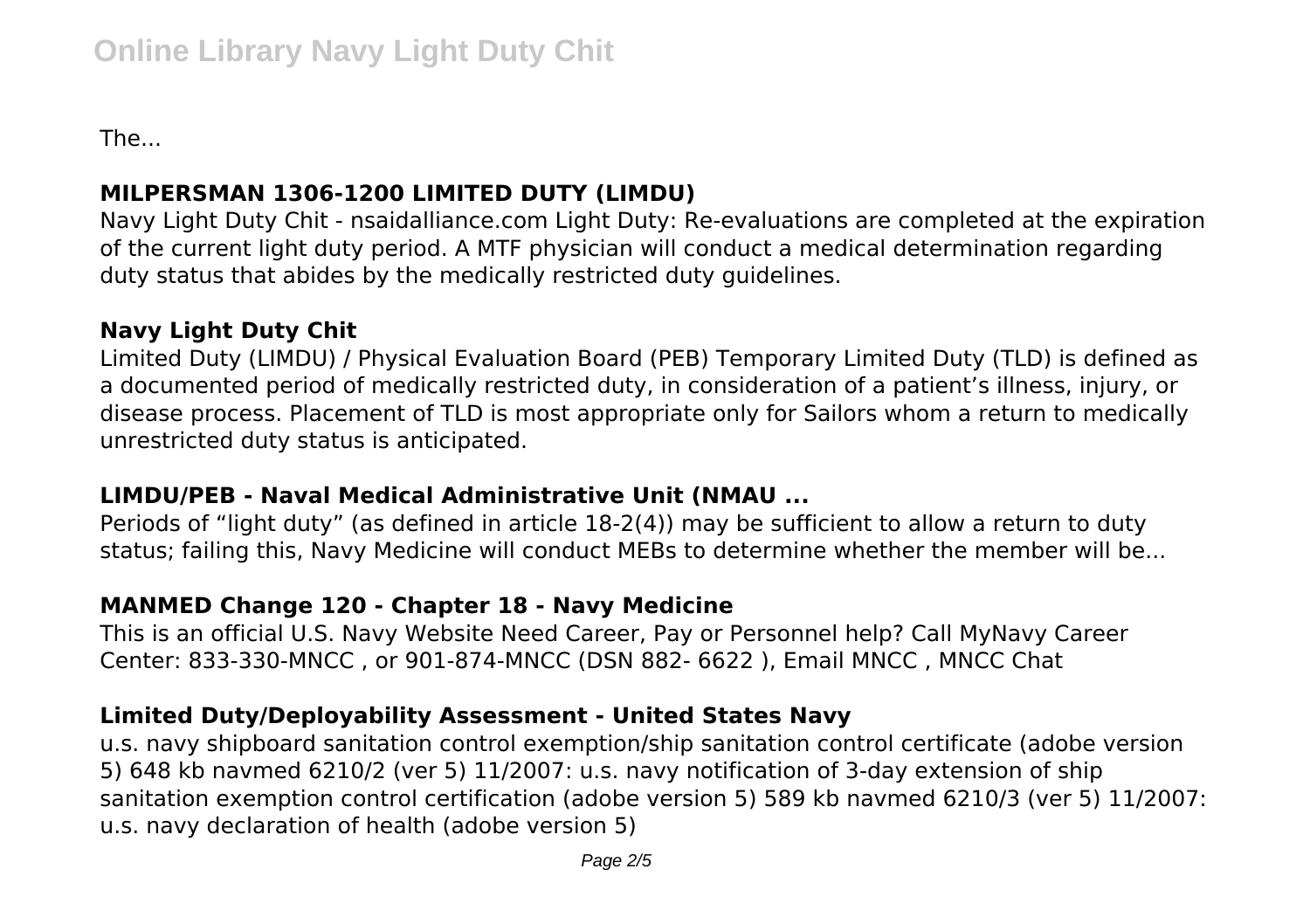#### **Pages - NAVMEDForms - Navy Medicine**

2. An Enlisted Sailor assigned to an operational or overseas tour (Type 2 or 4) will be detached from current duty station. PCS orders are required. Upon approval of TLD either by the MTF Convening Authority or PERS-454, the command or PSD should submit a YH AVAIL. PERS-454 in conjunction with the cognizant detailer will write orders to a shore command, which will direct the member into an ACC ...

#### **Enlisted Limited Duty - United States Navy**

Bureau of Medicine and Surgery, 7700 Arlington Blvd. Ste. 5113 Falls Church, VA. 22042-5113 Phone: 703-681-9025 This is an official U.S. Navy Web site .

#### **All Forms - All - Navy Medicine**

Limited Duty/Deployability Assessment - United States Navy Light-Duty Chit. A member is in this status when they receive a chit from an AMDR, specifying what duties the member can and cannot perform for a set period of time. Light-duty chits cover... DEPARTMENT OF THE NAVY Limited Duty (LIMDU) / Physical Evaluation Board (PEB) Temporary Limited Duty (TLD) is defined as

#### **Navy Light Duty Chit - wp.nike-air-max.it**

All light duty chits are internally generated for each unit. There is usually a normal format that they follow but you really only need a medical officer's stamp and signature on a piece of paper ...

## **What is form number for a Navy light duty chit? - Answers**

Chief of Naval Operations (N130) may grant convalescent leave to repatriated prisoners of war upon their transfer or detachment to the United States with or without action by a medical board or...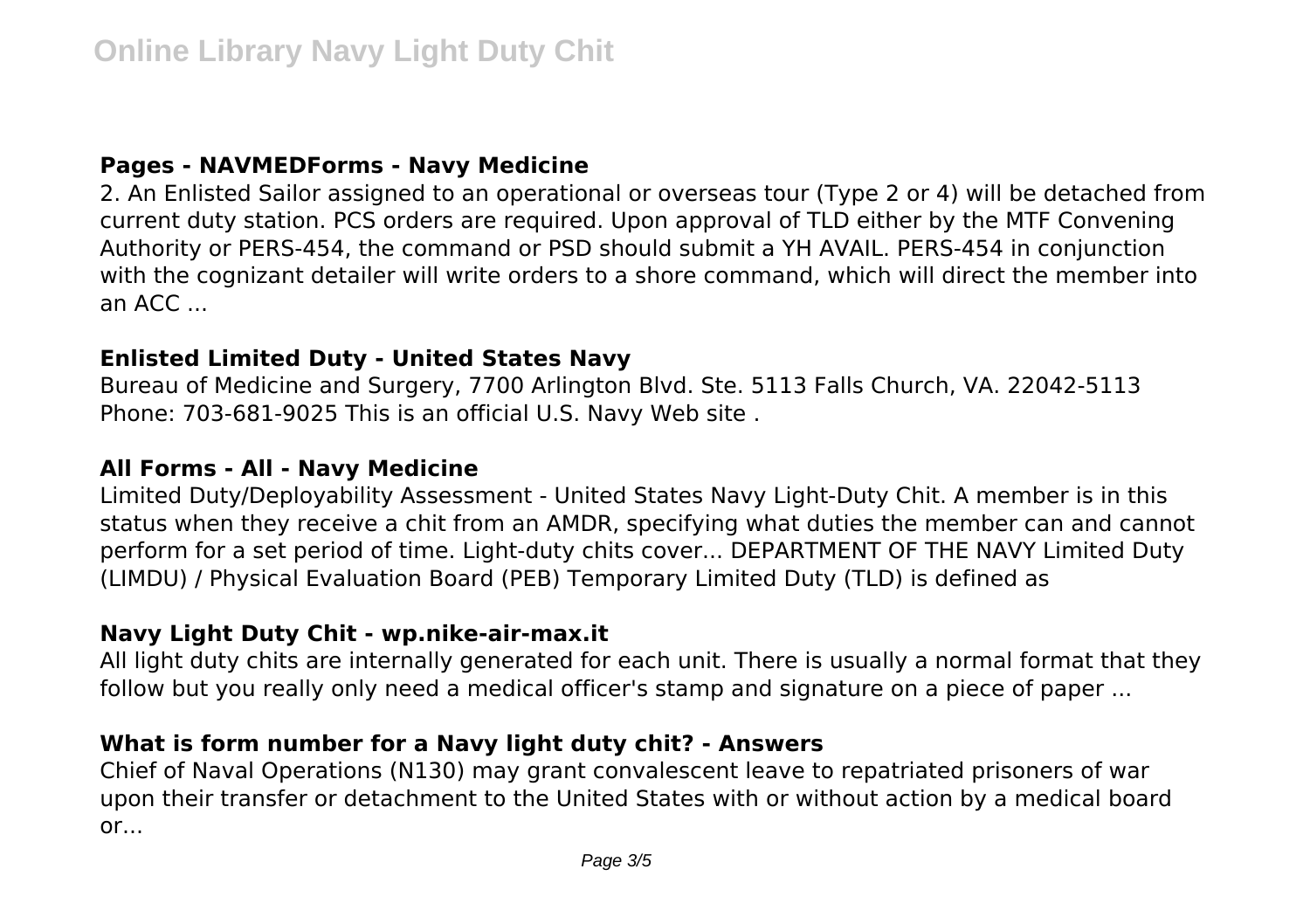# **MILPERSMAN 1050-180 CONVALESCENT LEAVE - United States Navy**

If students are not fit for full duty or able to perform all aspects of PT, they must provide a light/limited duty chit on day one specifically stating their duty status and limitations. If a...

#### **SEA Physical Fitness - netc.navy.mil**

After the successful completion of the physical, you will be issued an Up-Chit (form NAVMED 5410/2) that clears you for NP4 training as well as duty involving flying as a project specialist. If you...

#### **Medical Up-Chits | Military Support and VXS-1**

Navy Light Duty Chit - ditkeerwel.nl All light duty chits are internally generated for each unit. There is usually a normal format that they follow but you really only need a medical officer's stamp and signature on a piece of paper ... What is form number for a Navy light duty chit? - Answers

#### **Navy Light Duty Chit - nsaidalliance.com**

"A Marine Is A Seabee With A Light Duty Chit" Review of U.S. Navy Seabee Museum Reviewed December 14, 2016 I was in the US Navy Seabees, but was trained and stationed at the Seabee Base in Gulfport, Mississippi.

## **"A Marine Is A Seabee With A Light Duty Chit" - Review of ...**

Get Free Navy Light Duty Chit \$100,000 a year. I don't consider myself a particularly greedy mercenary. Neither my spouse nor I were born to wealth. Moonlighting in the Military U.S. Navy Seabee Museum: "A Marine Is A Seabee With A Light Duty Chit" - See 74 traveler reviews, 131 candid